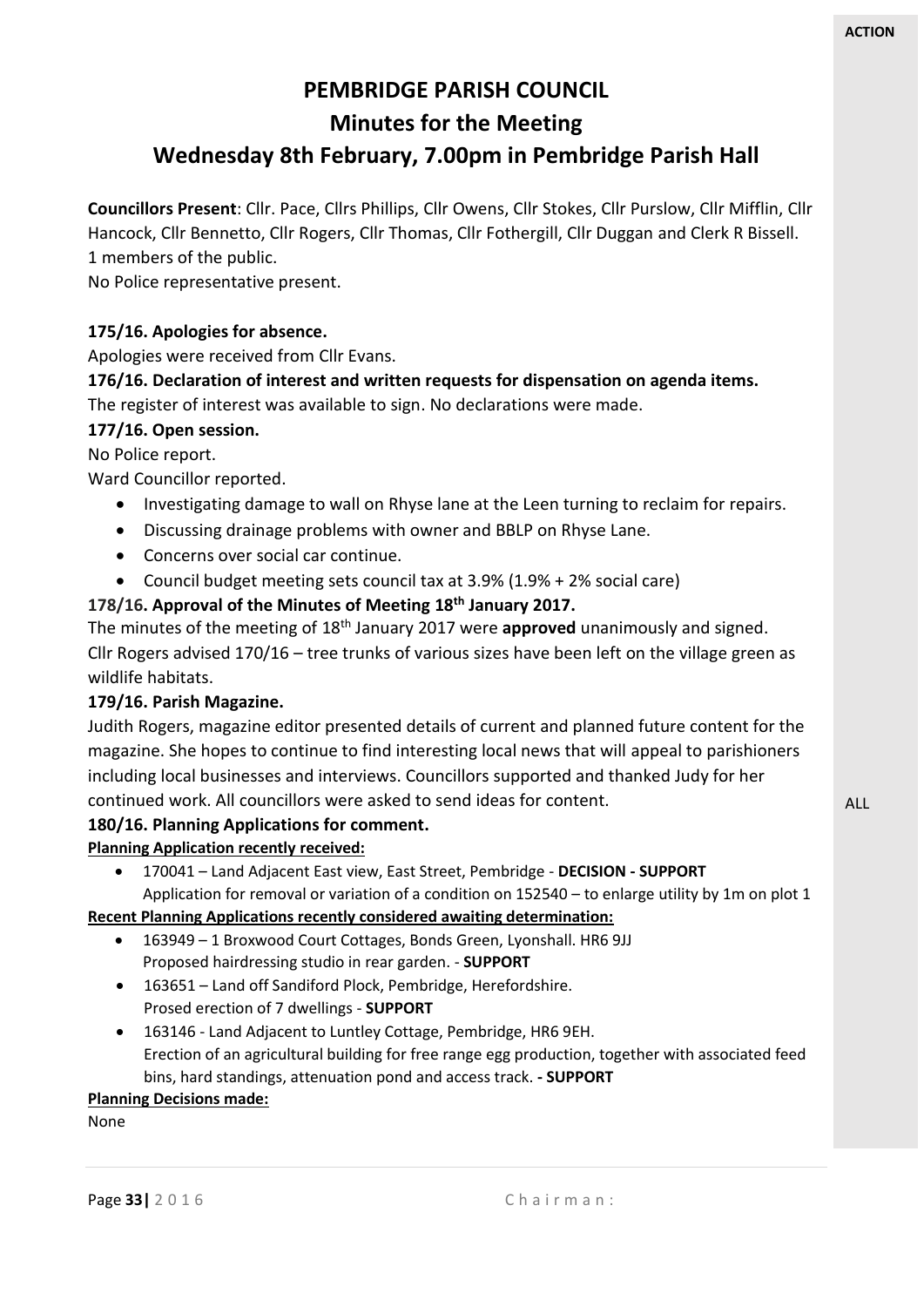#### **181/16. Clerks report.**

- Car park transfer documentation ongoing with solicitors.
- Awaiting quotes for Broxwood phone box repair To be discussed.
- Letter sent re boundary dispute and access on village green response received.
- Waiting details for annual playground inspection.
- Placed TRO order for Zig zag lining at school
- Prepared BBLP annual plan.
- Mowing tenders have been distributed and an article placed in the parish news for return by the end February for a decision on preferred contractor to be made in March.

#### **Financial report & Approve Payments.**

Bank reconciliation for January 2017 complete using VT cashbook.

Balances at end January 2017:

| <b>Current Account:</b>          | £26553.38                             |
|----------------------------------|---------------------------------------|
| Tracker Account:                 | £5943.15                              |
| <b>National Savings Account:</b> | £11784.58 (Including £70.38 interest) |
| Income since last meeting:       |                                       |
| Lengthsman grant                 | £ 935.65                              |

#### Requests for payment: **Approval to be requested**

Toilet Cleaner salary for January 2017 as previously agreed by Parish Council Clerk's salary for January 2017 as previously agreed by Parish Council NEST pension contribution as per agreed payment schedule West Midland Energy – Elec toilets Nov16 *(Paid)* £ 19.71 + VAT Clerks Expenses January 2017 £ 42.60

Extra payment approved for R Mills for footpath & lengthsman work £ 930.48 approved

#### **182/16. Update on the Neighbourhood Development Planning (NDP).**

Councillors have been forwarded and asked to read the latest NDP draft version 5 and report any type errors. Full discussion with the steering group, Data Orchard and Steph Kitto, Herefordshire planning support officer to be held at meeting on  $1<sup>st</sup>$  March 2017, 7.00pm in Parish Hall.

#### **183/16. Balfour Beatty Annual Maintenance Plan.**

Details of the annual maintenance plan had previously been forwarded. Cllr Stokes proposed approval and Cllr Rogers seconded. The Annual maintenance plan was **Approved** unanimously. Cllr Hancock provided a verbal report on planned footpath works for 2017/18 including re bedding a slipped footpath section on PM29, repairs to several bridges, number of stile works/replacements, hopefully further kissing gates and preparation of a village walks pamphlet. *Clerk to forward to BBLP.*

#### **184/16. Report on Travellers consultation drop in.**

Cllr Rogers attended the Herefordshire Council drop in regarding the Traveller site plan. He reported on the Pembridge site saying there are currently six plots with a proposal to increase by four. The current site is inadequate and families rarely stay longer than one year, and recently a family with six children in attendance at school moved on. There are no children's play facilities and it was acknowledged the site was not managed well*.* He pointed out his recommendation that the site should be extended to the east rather than the south as proposed. Cllrs raised concerns that if the current site was not being managed well, then a further four pitches would not help the situation. Councillors further discussed the continued rubbish problem and poor management by Herefordshire Council. Cllr Pace proposed writing to Herefordshire Council to express concerns on the lack of management of the site and write a second letter requesting the Parish Council be involved and consulted in any future expansion of the site. This was seconded by Cllr Hancock and agreed unainmously. *Clerk to write.*

Clerk

Clerk